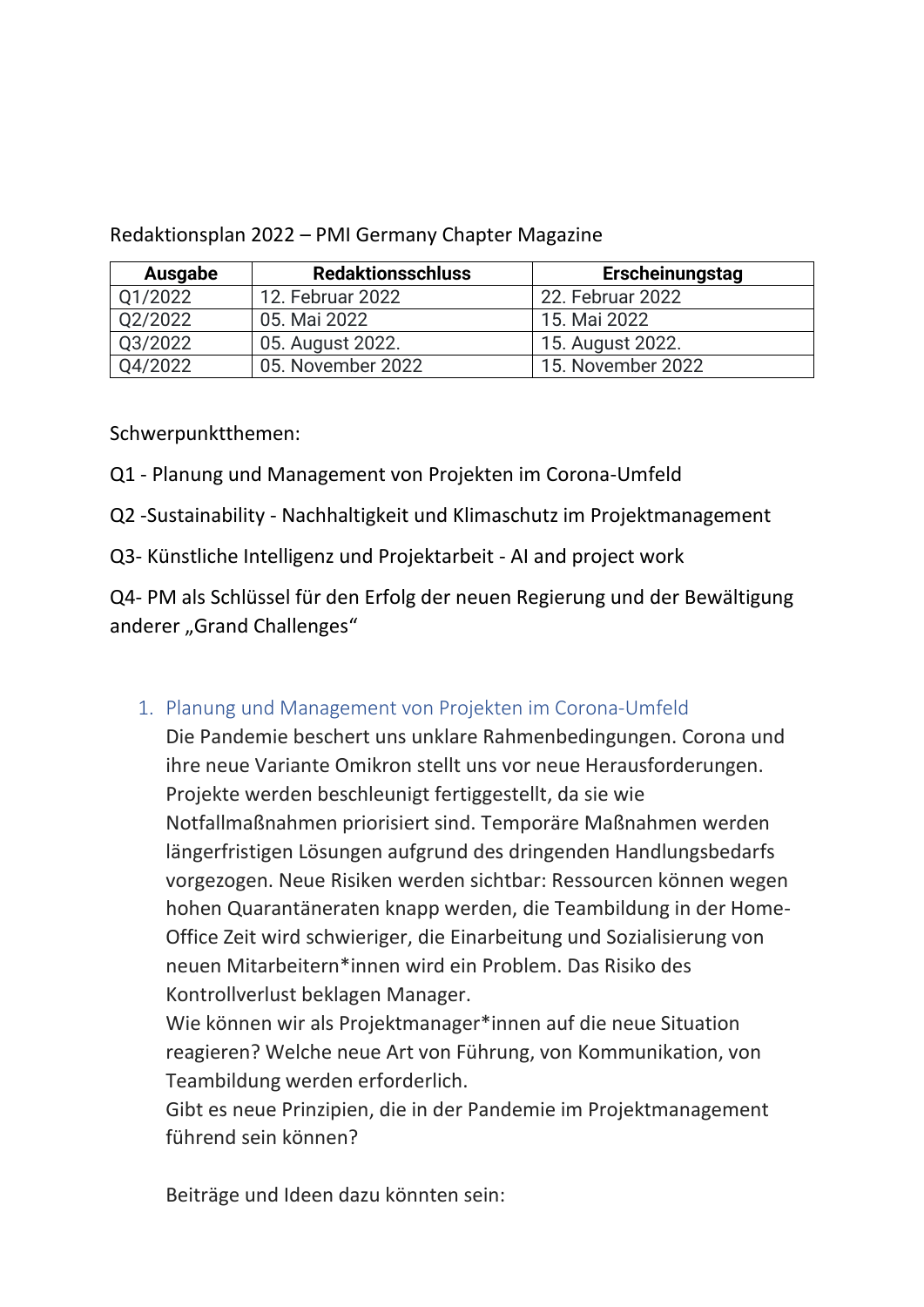Projekte rücken den Menschen stärker in den Mittelpunkt, work under human conditions, Empathy, "soziale Aussöhnung", starke Bedeutung der Kommunikation.

Projekte der Regierung und des öffentlichen Dienstes in der Pandemie – Schnelligkeit, Legitimation, sichtbarer Nutzen für alle, Solidarität

2. Sustainability - Nachhaltigkeit und Klimaschutz im Projektmanagement. Wie können neue Ideen zur Nachhaltigkeit und zum Klimaschutz in die Realität umgesetzt werden? Haben sich die Rahmenbedingungen fundamental geändert und können wir von einem Paradigmenwechsel auch im Projektmanagement sprechen? Ist die Nachhaltigkeit eine neue Dimension im Triangle Cost, Time, Scope und sollte sie als eigener Faktor berücksichtigt werden?

Beiträge und Ideen dazu könnten sein:

Prozesse entwickeln, die nachhaltig wirken, Nutzwert-Realisierung über längere Perioden,

Wir verstehen das Thema nicht nur grün und ökologisch, sondern wollen das Thema breiter verstehen und weiter fassen z.B. Digitalisierung für eine nachhaltige Zukunft.

Eine Richtschnur sind die "Sustainable Development Goals" der UN. [https://www.un.org/sustainabledevelopment/sustainable-development](https://www.un.org/sustainabledevelopment/sustainable-development-goals/)[goals/](https://www.un.org/sustainabledevelopment/sustainable-development-goals/)

## 3. Künstliche Intelligenz und Projektarbeit - AI and project work

Wie können wir Künstliche Intelligenz und Data Analytics in Projekten vorteilhaft und gewinnbringend einsetzen? Inwieweit können gesammelte Daten und Informationen über den Verlauf eines Projekts Auskunft geben? Wie können wir ein besseres Wissensmanagement in komplexen Projekten erreichen, das über eine gemeinsame Ablage von Daten hinausgeht?

Beiträge und Ideen dazu könnten sein: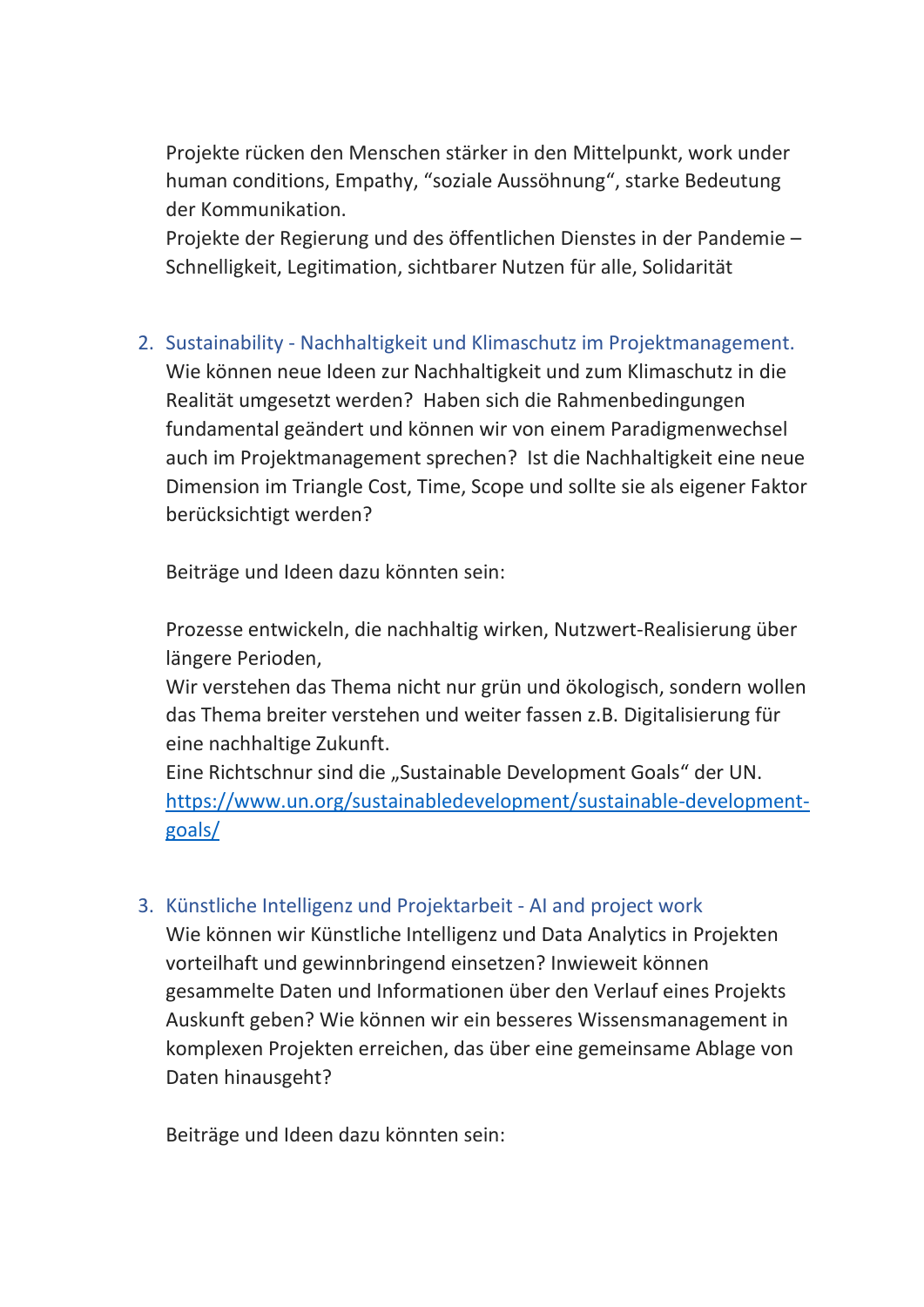Wir wollen Beispiele geben, wie ein modernes PMO in einer Welt von KI unterstützten Software-Lösungen bessere Ergebnisse liefern kann. Inwieweit können das Ressourcen- und Skill-Management mit hybriden und KI unterstützten Systemen optimiert werden?

4. PM als Schlüssel für den Erfolg der neuen Regierung und der Bewältigung der anderen "Grand Challenges"

Was sind die neuen großen Herausforderungen der Regierung in Deutschland, in Europa und global? Wie können wir als PM die Bewältigung der Herausforderungen unterstützen? Welche Rolle spielt Projektmanagement? Welche neuen Skills sollten wir entwickeln, um die beste Unterstützung geben zu können.

Beiträge und Ideen dazu könnten sein:

Inwieweit spielen branchenorientiertes Wissen und spezielles Projektmanagement eine Rolle, um die Themen in der Bauwirtschaft, Energiewende, Gesundheitswesen, Bildung/Schule/Universitäten, Familienpolitik, Kinderrechte, Digitalisierung der Behörden usw. voranzubringen?

PM light für die Aktivisten, Akteure der positiven Veränderung. Aufbau von Business Knowledge, um die strategischen Ziele zu verstehen und mit umzusetzen. Weiterentwicklung von Fähigkeiten und Fertigkeiten in der Kommunikation, Rhetorik, Verhandlungsführung, um in einer "Kommunikationsgesellschaft" einen stärkeren Einfluss geltend machen zu können.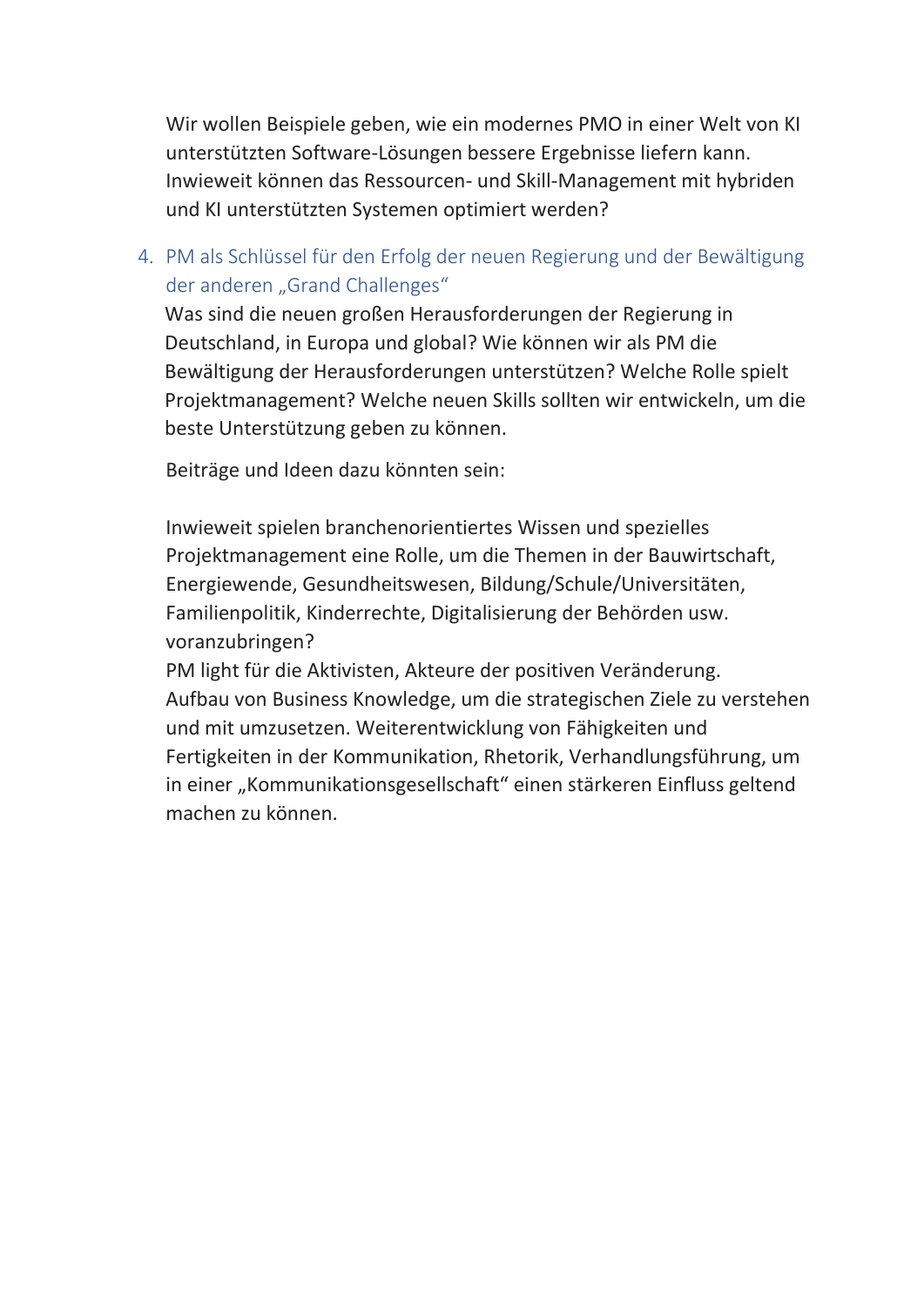

Editorial schedule 2022

| <b>Issue</b> | <b>Editorial deadline</b> | <b>Publication date</b> |
|--------------|---------------------------|-------------------------|
| Q1/2022      | 12. Februar 2022          | 22. February 2022       |
| Q2/2022      | 05. Mai 2022              | 15. May 2022            |
| Q3/2022      | 05. August 2022.          | 15. August 2022.        |
| Q4/2022      | 05. November 2022         | 15. November 2022       |

Focus areas:

- Q1 Planning and Management of Projects in Corona time
- Q2 -Sustainability and climate protection in project management.
- Q3- Artificial intelligence and project work

Q4- PM as key to the success of the new government and addressing other "Grand Challenges".

## 1. Planning and Management of Projects in the Corona time

The pandemic gives us an unclear environment. Corona and its new variant Omikron present us with new challenges. Projects are being completed at an accelerated pace because they are prioritized like emergency measures. Temporary measures are preferred to longer-term solutions because of the urgent need for action. New risks become visible: resources can become scarce due to high quarantine rates, team building during home office time becomes more difficult, onboarding and socialization of new employees\* becomes a problem. Managers complain about the risk of losing control.

How can we as project managers react to the new situation? What new kind of leadership, communication and team building is required?

Are there new principles that can lead in the project management pandemic?

Contributions and ideas could be: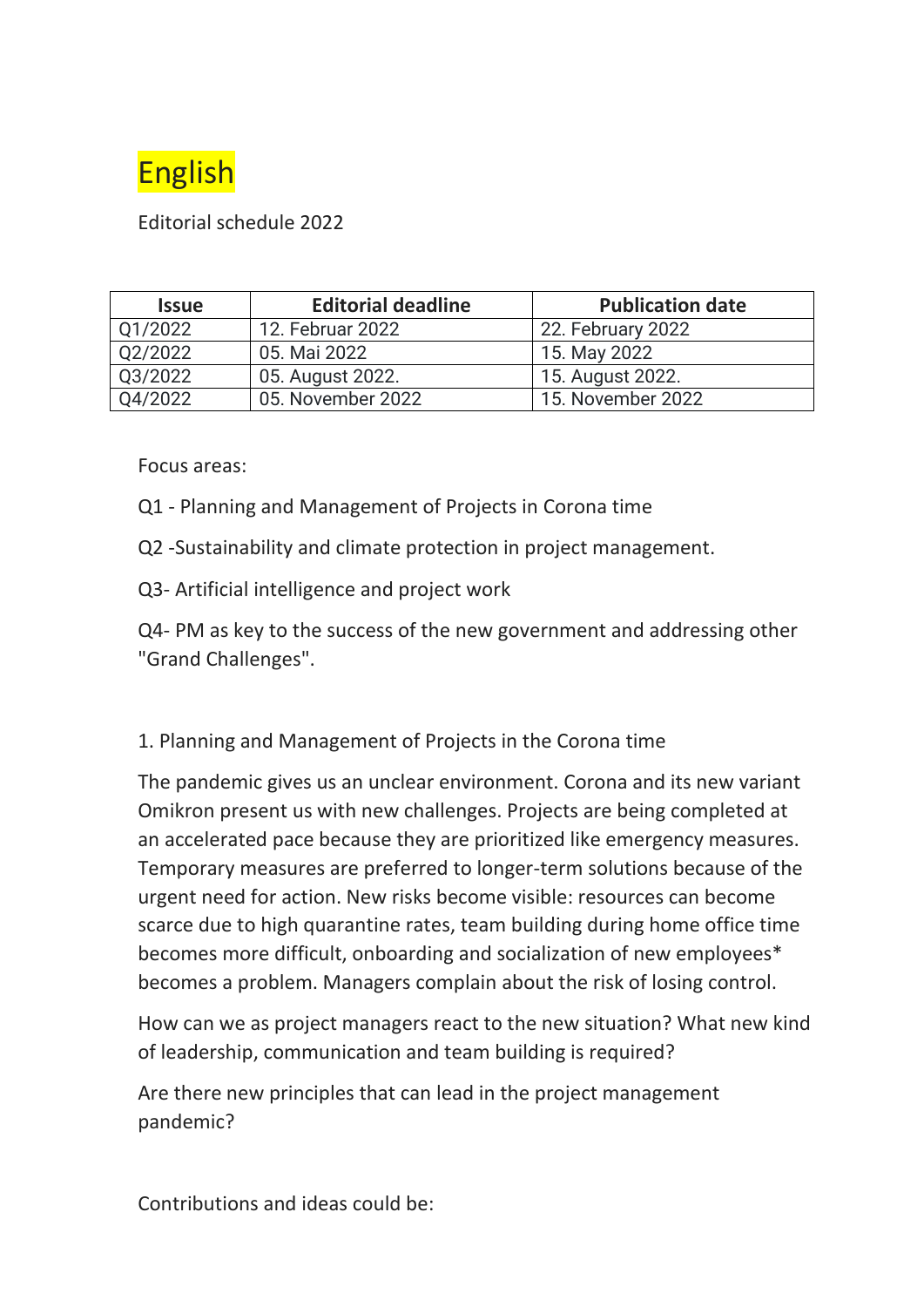Projects become more people-centered, work under human conditions, empathy, "social reconciliation," strong emphasis on communication.

Government and public service projects in the pandemic - speed, legitimacy, visible benefits for all, solidarity.

2. Sustainability and climate change mitigation in project management.

How can new ideas on sustainability and climate change mitigation be translated into reality? Have the framework conditions fundamentally changed and can we speak of a paradigm shift also in project management? Is sustainability a new dimension in the triangle Cost, Time, Scope and should it be considered as a separate factor?

Contributions and ideas could be:

Developing processes that have a sustainable effect, utility realization over longer periods,

We do not understand the topic only green and ecological, but want to understand the topic more broadly e.g. digitalization for a sustainable future.

A guideline are the "Sustainable Development Goals" of the UN. https://www.un.org/sustainabledevelopment/sustainable-developmentgoals/

3 Artificial Intelligence and project work - AI and project work

How can we use Artificial Intelligence and Data Analytics in projects in a beneficial and profitable way? To what extent can collected data and information tell us about the progress of a project? How can we achieve better knowledge management in complex projects that goes beyond a common repository of data?